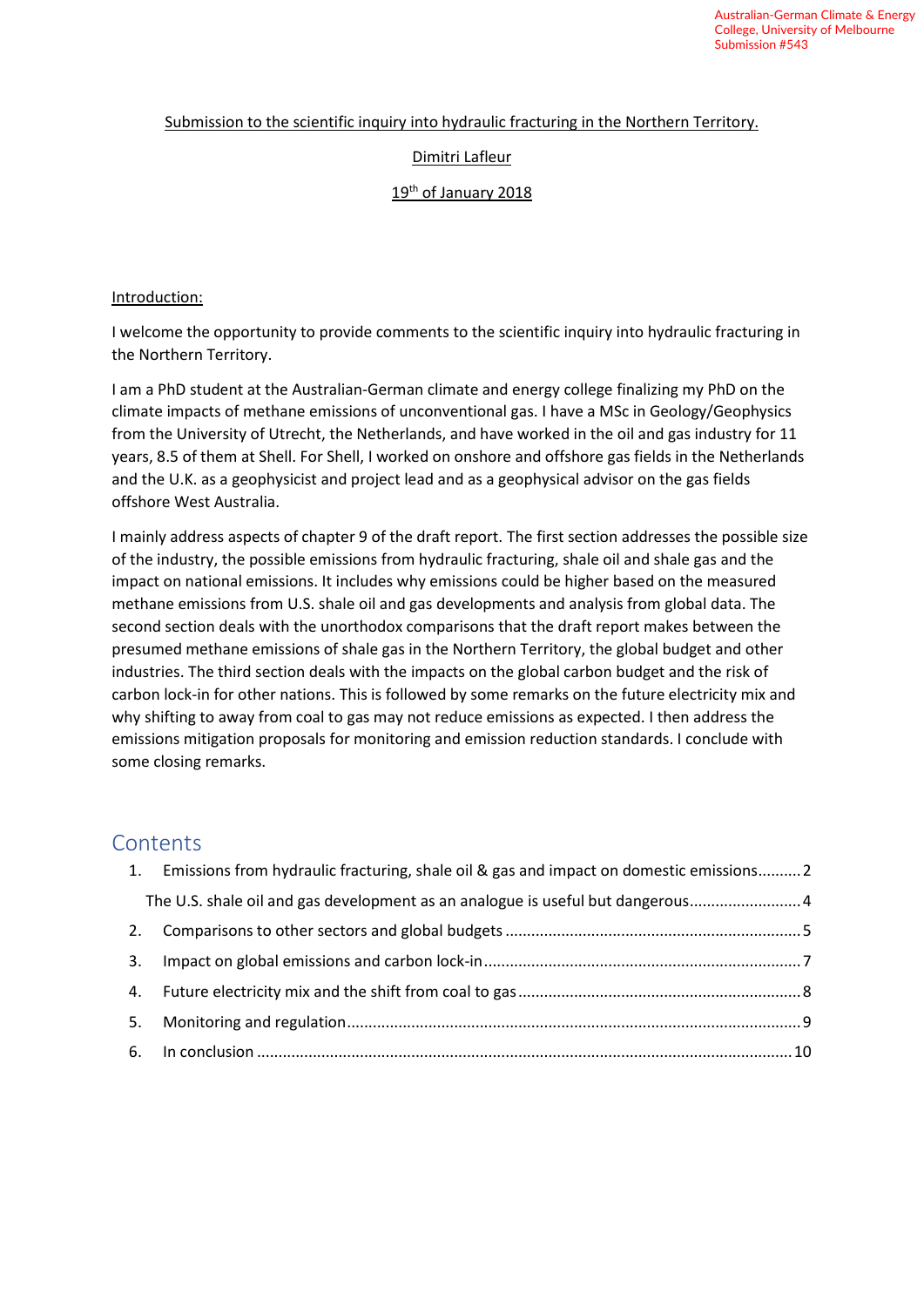#### Summary:

The risk assessment of the upstream emissions and climate change from a new shale gas field is underestimating the consequences of upstream emissions and life cycle emissions of shale gas and shale oil for the domestic and global emission budget, respectively. The impact on the domestic emission budget is large – based on the reference gas field – but can be much larger. It is unwise to introduce such large emission increases given the significant challenges to reduce emissions domestically. Moreover, the draft report sees little opportunity to reduce downstream (combustion) emissions and advocates to focus on mitigation of upstream emissions. The draft report unacceptably dismisses this part of the emissions and its consequences, while stating that the inquiry will assess the scientific evidence to determine the nature and extend of cumulative impacts. The knowledge that the downstream emissions will significantly contribute to future  $CO<sub>2</sub>$  emissions, reducing the remaining carbon budget even further, makes Australia partly morally responsible for supplying the fossil fuels in the first place.

# <span id="page-1-1"></span><span id="page-1-0"></span>1. Emissions from hydraulic fracturing, shale oil & gas and impact on domestic emissions

The best estimates of technical recoverable shale gas resources for Northern Territory's sedimentary basins are estimated at 90,000 PJ<sup>1</sup>. There is little data on the technical recoverable shale oil resources, but there is an estimation of 17.5 Billion barrels, of which 5.7 Billion barrels is in the Northern Territory<sup>2</sup>. It depends how 'wet' the shale gas is, but the presence of oil may well make or break the economics of a project  $^1$  $^1$ , similarly to the U.S. shale gas development which initially was all about the oil. It is surprising that the inquiry does not presume oil exploration and production to play a part in the shale gas developments. It is well possible that the reason for exploration and production is the prospectiveness in oil, not gas, since it has a higher value and truly is a global commodity. Therefore, it is possible that emissions could be much higher based on gas developments alone, as oil may be a separate development. Parts of the U.S. have seen very high methane venting and flaring levels, at times close to 40% of the gas production<sup>3</sup>. It is possible that this was due to the absence of a gas market, as the initial goal was oil. A similar example was the oil and gas developments in Nigeria, where between 50 and 80% of the gas was flared or vented in the period 1980-2000<sup>4</sup>.

<span id="page-1-2"></span>In this light, it is unlikely that only a single gas field of 365PJ/y would be developed. This is taken as a reference in the draft report. Based on 90,000 PJ technically recoverable resources, an annual production of 1800 PJ/y is possible over a timeframe of 50 years – towards the year 2070, well into the second half of this century. Similarly, the reference methane emissions are assumed to be 2%. It is unclear to me where this number comes from, but it is 4 times higher than the current Australian

<sup>&</sup>lt;sup>1</sup> Cook, P., Acola, 2013, Engineering Energy - Unconventional gas production, and conversions 1 Tcf = 28.3 Bcm, 1 Bcm = 37.6 PJ. Best estimates of recoverable gas resources in the ground for the Amadeus, Beetaloo and Georgina basin are 17,000 PJ (453 Bcm), 20,000 PJ (538 Bcm) and 53,000 PJ (1415 Bcm) respectively. <sup>2</sup> EIA, 2013, Technically Recoverable Shale Oil and Shale Gas Resources - An Assessment of 137 Shale

Formations in 41 Countries Outside the United States. Beetaloo: 4.7Bilion bbls, Georgina: 1.0 Billion bbls <sup>3</sup> North Dakota flared periodically more than 35% of its gas production (2009-2014). EIA, 2016, <https://www.eia.gov/todayinenergy/detail.php?id=26632>

<sup>4</sup> OPEC, 2014, Annual Statistical Bulletin, Oil and gas data, Table 3.8: Natural Gas Production in OPEC Members, <http://www.opec.org/library/Annual%20Statistical%20Bulletin/interactive/current/FileZ/XL/T38.HTM>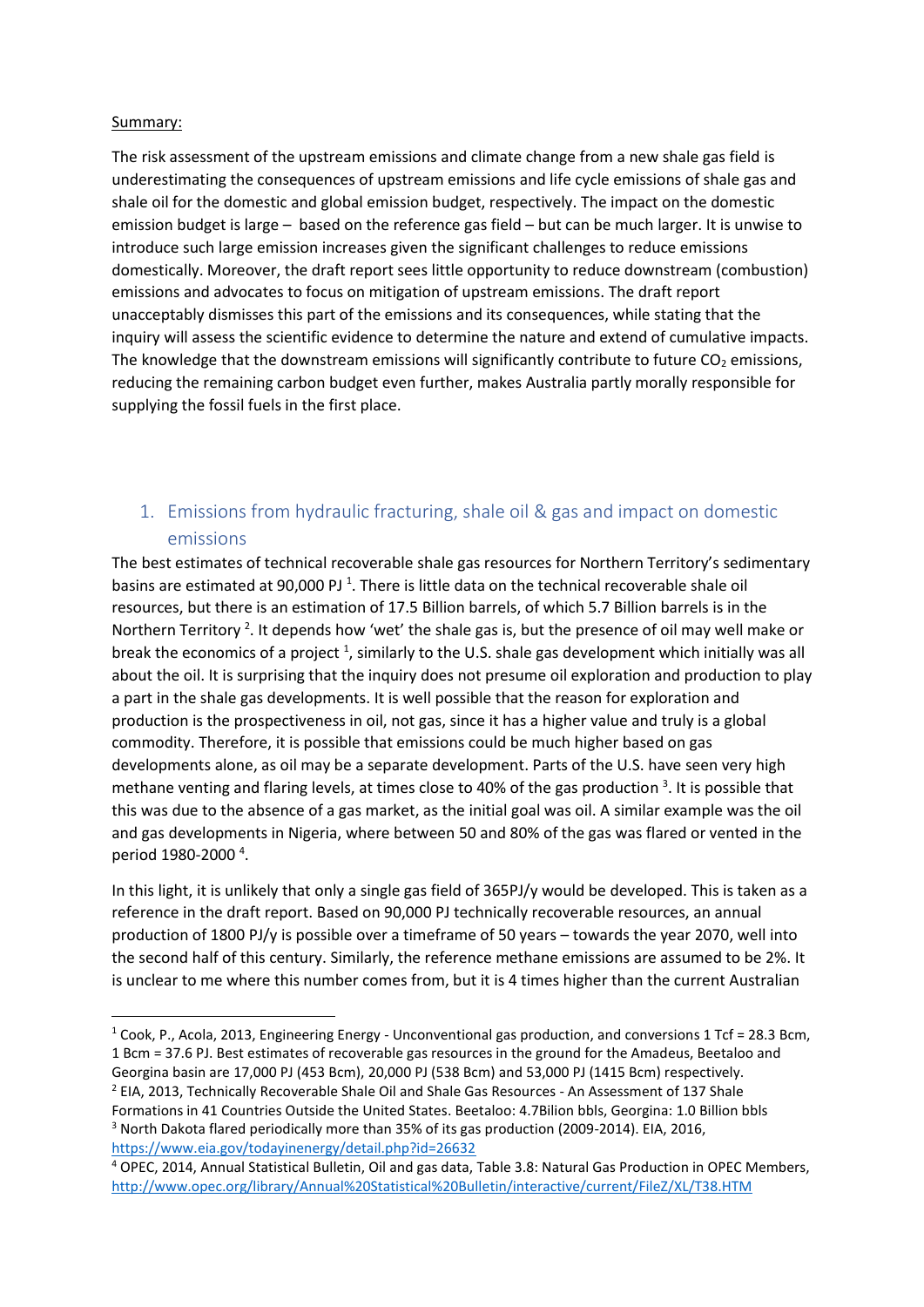estimate for methane emissions from oil and gas<sup>5</sup>, and 20 times higher than the estimates given in original coal seam gas environmental impact assessments 6 . I interpret this assumption as an acknowledgement that methane emissions from unconventional oil and gas are likely to be much higher than the reported emissions in the Australian greenhouse gas emissions inventory. I would welcome more information for the basis of this number.

A booming shale oil and gas industry in Australia undeniably comes with methane emissions. When the coal seam gas industry started developing for LNG exports, annual reported methane emissions in Queensland in 2014, 2015 and 2016 were 11, 8 and 7 times higher than the 2005-2012 average  $^7$ . The draft report expects that emissions from natural gas production in the Northern Territory are 3% of Australia's inventory methane emissions. Regardless of whether the 3% is an accurate and prudent estimate given the outline above, the progress of Australia's emission reduction since the start of the first period of the Kyoto protocol has shown how difficult cutting 3% of emissions is. Australia's emissions including and excluding land use changes have been going up since 2013<sup>8</sup>, while Australia's commitment to the Paris agreement is to reduce greenhouse gas emissions by 26 to 28% below 2005 levels by 2030. The Paris agreement itself is not sufficient to limit global warming to 2°C, hence more ambitious targets will be necessary in the near future.

Furthermore, the 3% figure is based on the entire Australian greenhouse gas emissions inventory: it would be more insightful to compare it to the methane emission from the fossil fuel inventory, i.e. 1.37Mt/y<sup>9</sup>. If the best estimates of recoverable gas resources are extracted, at a methane emission level used in the draft report of 2% of gas production (0.7Mt CH<sub>4</sub>/y<sup>10</sup>), this would constitute 51% of Australia's current methane emissions from fossil fuels (or more than 3 times the current reported methane emissions from the oil and gas sector alone  $11$ ).

The draft report also presumes that any new onshore gas field in the Northern territory (365 PJ/y) would contribute around 5% of Australian GHG emissions and on a global basis 0.05% of global GHG emissions <sup>12</sup>. As stated above, it is quite likely that the emissions are much higher in a fully

<sup>8</sup> Quarterly Update of Australia's National Greenhouse Gas Inventory: June 2017, [http://www.environment.gov.au/system/files/resources/62506dca-2cb1-4613-82cd-fa46c7a0df42/files/nggi](http://www.environment.gov.au/system/files/resources/62506dca-2cb1-4613-82cd-fa46c7a0df42/files/nggi-quarterly-update-june-2017.pdf)[quarterly-update-june-2017.pdf](http://www.environment.gov.au/system/files/resources/62506dca-2cb1-4613-82cd-fa46c7a0df42/files/nggi-quarterly-update-june-2017.pdf) . Australia's emissions including land use in 2016 were 543Mt CO2e. As stated in the draft report this is 2.0% below 2000 and 10.2% below 2005. However, emissions including land use changes have been going up since 2013. The reason that the Australian Government is using this metric is due to negotiation successes during UNFCCC negotiations (the Australia Clause art3.7 of the Kyoto Protocol: [https://www.aph.gov.au/About\\_Parliament/Parliamentary\\_Departments/Parliamentary\\_Library/pubs/BN/~/li](https://www.aph.gov.au/About_Parliament/Parliamentary_Departments/Parliamentary_Library/pubs/BN/~/link.aspx?_id=C5066CCDFBF2437BAFEB744911ADEA67&_z=z) nk.aspx? id=C5066CCDFBF2437BAFEB744911ADEA67& z=z). Excluding land use emissions, emissions have been steadily rising since 1990, and rose 0.7% in 2016-2017 to 549.8Mt CO2e.

<sup>&</sup>lt;sup>5</sup> Total CH4 emissions from oil and gas production, 2014: 5.453 Mt CO2e (or 0.218Mt CH4, using GWP<sub>100</sub> CH4=25), Australian Government, Department of Environment and Energy, 2016, National Inventory Report 2014 (revised) Volume 1. Gas production, 2014: 68,183Mcm (426.2PJ, 49.8Mt CH4), from Australian Government, DIIS, 2017, Australian Energy Statistics 2015-2016 table Q. Ratio is 0.44% of gas production. 6 Lafleur et al., 2016, and references therein: Clark, et al. (2011), Prior (2011), Hardisty et al. (2012)

<sup>7</sup> Queensland government, 2018, [https://data.qld.gov.au/dataset/petroleum-gas-production-and-reserve](https://data.qld.gov.au/dataset/petroleum-gas-production-and-reserve-statistics)[statistics](https://data.qld.gov.au/dataset/petroleum-gas-production-and-reserve-statistics)

<sup>9</sup> National Greenhouse Gas Inventory Total, Methane Emissions, 2015, Kyoto Accounting. Australia's methane emissions for year 2015: 4.36Mt CH4/y, methane emissions from fuels: 1.37Mt CH4/y. [http://ageis.climatechange.gov.au/#](http://ageis.climatechange.gov.au/)

<sup>&</sup>lt;sup>10</sup> 1800 PJ/y = 48 Bcm/y. 2% of 48Bcm/y = 0.96Bcm/y = 0.7Mt CH4.

<sup>&</sup>lt;sup>11</sup> Australian Government, Department of Environment and Energy, 2016, National Inventory Report 2014 (revised) Volume 1. Methane emissions from the oil and gas sector: 5.453 Mt CO2e/y or 0.21Mt CH4/y.  $12$  It is not entirely clear from the report whether the reference 'global GHG emissions' and 'Australian GHG emissions' refer to annual or cumulative emissions. I assume this to be annual emissions.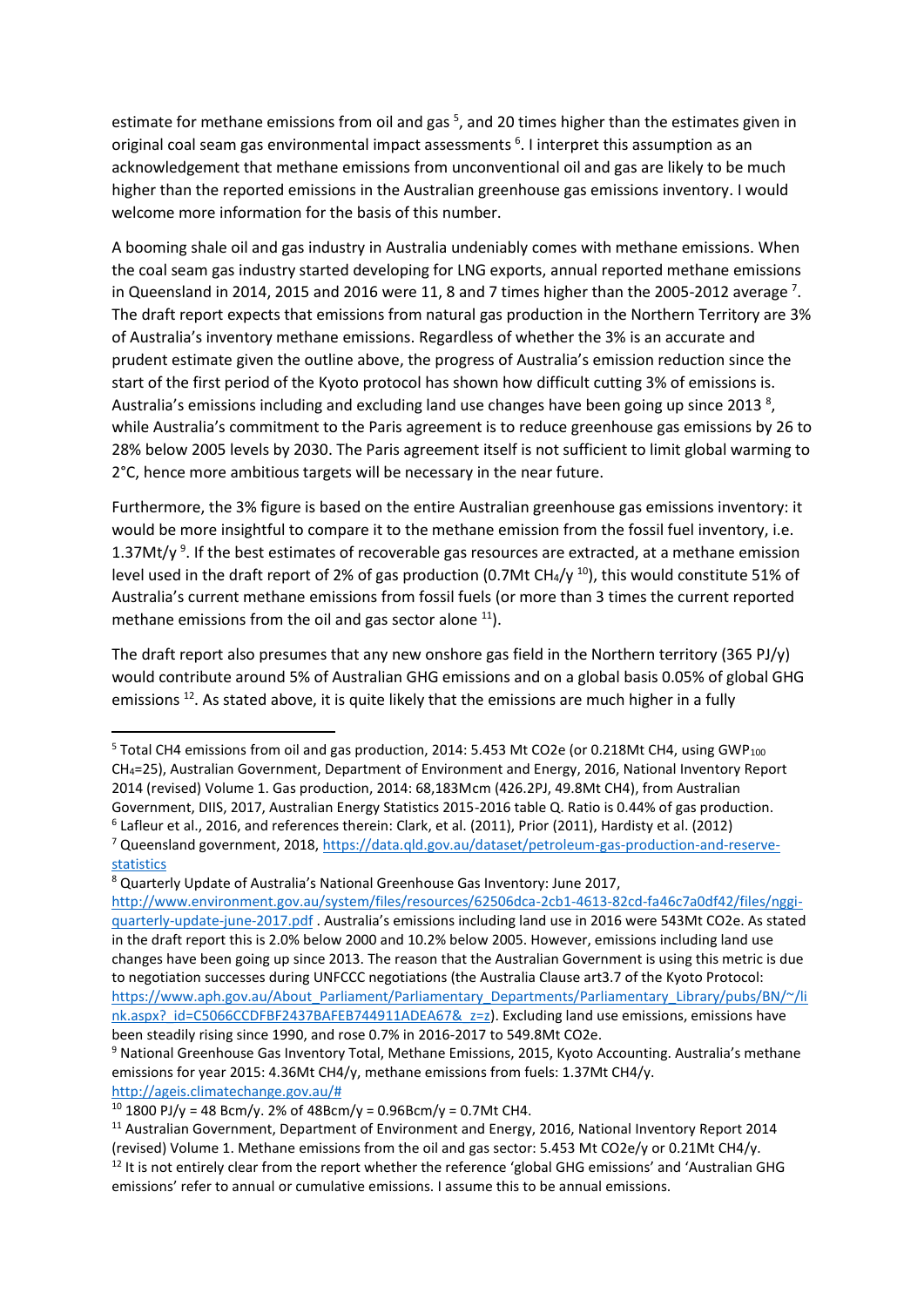developed shale gas industry. Given the struggle to cut 5% of national emissions, it would make meeting Australian emissions reduction targets very difficult if emissions increase by 5%, if not more, coming from a new industry. A full development of the shale gas resources (excluding oil) could increase Australia's emissions by 25% <sup>13</sup>.

In the next 50 years Australia's emissions need to reduce significantly. An increase in CH<sub>4</sub> and CO<sub>2</sub> emissions on this scale is detrimental to Australia's Intended Nationally Determined Contributions (INDC) <sup>14</sup> for the Paris agreement.

### <span id="page-3-0"></span>The U.S. shale oil and gas development as an analogue is useful but dangerous

There are several reasons why the U.S. shale gas revolution has not been replicated yet, anywhere in the world. One of the issues that Australia is facing is the intraplate geological stress field. The Australian craton is characterised by a compressional stress regime <sup>15</sup>. The compressional regime has hampered the pioneering geothermal industry in the past  $^{16}$ , although the targets were at greater depths. Observed stress regime in the Bowen and Sydney basins show both reverse and strike slip stress  $^{17}$ . The Cooper basin shale exploration is significantly affected by a reverse stress regime  $^{18}$ . Variations in in-situ stress regimes have influenced hydraulic fracturing orientations in the Surat basin <sup>19</sup>. The complexity of the in-situ stress regime of the Australian plate may mean the at depth reverse stress regime could hamper effective hydraulic fracturing. There are few measurements in the Northern Territory, implying there are uncertainties as to how it varies with depth. If prospective oil and shale gas regions are governed by a reverse stress field, hydraulic induced fractures will propagate horizontally. The horizontal to vertical permeability ratio in shales can be 10:1  $^{20}$ , which means that gas is more mobile along the bedding than across. Presuming the bedding is more or less horizontal, this means that vertical fracks are therefore much more efficient in increasing the gas recovery per well than horizontal fracks. Hence, there is a significant risk that more energy is needed to enhance or to create effective fractures. It may impact well type and well spacing. This will increase associated emissions and overall shale development costs. There is also greater uncertainty around the ability to control the injection fluid, which could impact the risk assessment on aquifer contamination. (It is noted that Falcon's Amungee NW-1H horizontal well in the Beetaloo basin was

<sup>&</sup>lt;sup>13</sup> The 365PJ/y (9.69Bcm) equals to 5% methane emissions. Production of the technically recoverable gas resource (90,000PJ/y) spread over 50 years would be 1800PJ/y, which is 5 times the reference production. If market competition would see 5 operators build 5 LNG facilities, there is little synergy to collaborate and the reference emissions (5%) would increase with a factor 5. Projects could be phased in time, but this too will counter the emission reductions required or achieved elsewhere in the economy.

<sup>14</sup> Australia's INDC: "Under a Paris Agreement applicable to all, Australia will implement an economy - wide target to reduce greenhouse gas emissions by 26 to 28 per cent below 2005 levels by 2030" [http://www4.unfccc.int/Submissions/INDC/Published%20Documents/Australia/1/Australias%20Intended%20](http://www4.unfccc.int/Submissions/INDC/Published%20Documents/Australia/1/Australias%20Intended%20Nationally%20Determined%20Contribution%20to%20a%20new%20Climate%20Change%20Agreement%20-%20August%202015.pdf) [Nationally%20Determined%20Contribution%20to%20a%20new%20Climate%20Change%20Agreement%20-](http://www4.unfccc.int/Submissions/INDC/Published%20Documents/Australia/1/Australias%20Intended%20Nationally%20Determined%20Contribution%20to%20a%20new%20Climate%20Change%20Agreement%20-%20August%202015.pdf) [%20August%202015.pdf](http://www4.unfccc.int/Submissions/INDC/Published%20Documents/Australia/1/Australias%20Intended%20Nationally%20Determined%20Contribution%20to%20a%20new%20Climate%20Change%20Agreement%20-%20August%202015.pdf)

<sup>&</sup>lt;sup>15</sup> Coblentz, et al., 1995, The origins of the Australian stress field. Cloetingh and Wortel, 1985, Stress in the Indo-Australian plate. Denham, et al., 1979, stresses in the Australian crust.pdf

<sup>&</sup>lt;sup>16</sup> Huddlestone-Holmes, CSIRO, 2014; [https://arena.gov.au/assets/2017/02/Geothermal-Energy-in-](https://arena.gov.au/assets/2017/02/Geothermal-Energy-in-Australia.pdf)[Australia.pdf](https://arena.gov.au/assets/2017/02/Geothermal-Energy-in-Australia.pdf)

<sup>&</sup>lt;sup>17</sup> Hillis, R. et al., 1999, In-situ stress field of Eastern Australia

<sup>18</sup> E&P Magazine, 2014, [https://www.epmag.com/difference-between-us-australian-shale-plays-tectonic](https://www.epmag.com/difference-between-us-australian-shale-plays-tectonic-stress-764421#p=full)[stress-764421#p=full](https://www.epmag.com/difference-between-us-australian-shale-plays-tectonic-stress-764421#p=full)

<sup>&</sup>lt;sup>19</sup> Flottmann, T., et al., 2013, Influence of in Situ Stresses on Fracture Stimulation in the Surat Basin, Southeast Queensland

<sup>&</sup>lt;sup>20</sup> Schön, 2011, Physical properties of rocks; Biørlykke, 2015, Petroleum Geoscience; from sedimentary environments to rock physics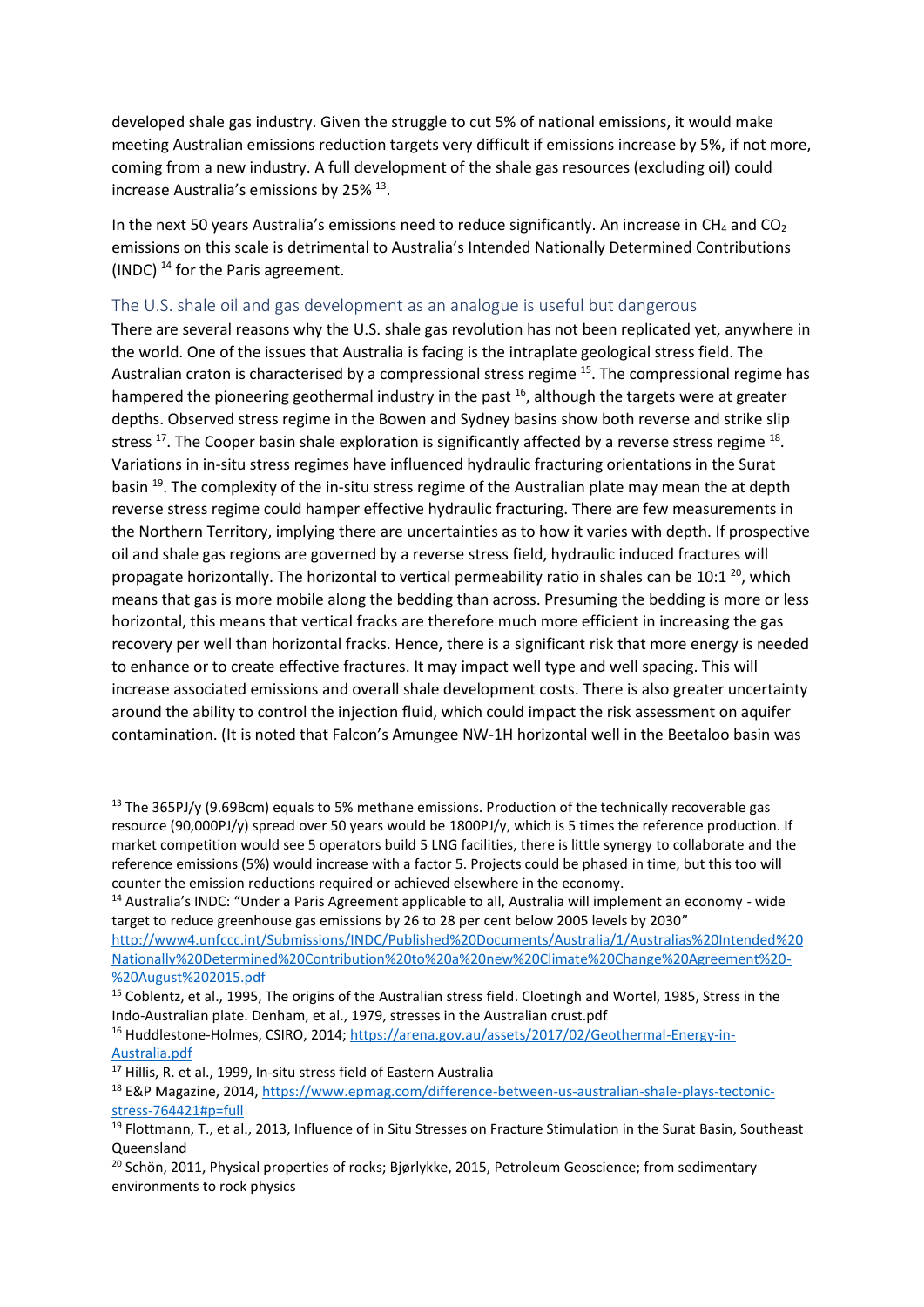hydraulically fractured but it is not clear if fractures were vertical or horizontal <sup>21</sup>. Falcon's Beetaloo-1 well confirms the search for oil.)

This may make hydraulic fracturing much more difficult in the attempt to replicate the U.S. analogue. This may lead to unintended consequences such as the need to drill significantly more wells (and therefor more hydraulically fracturing), which will lead to significantly higher methane emissions. In a worst-case scenario, it could also lead to not being able to meet international gas contracts, and the need to purchase the gas domestically from elsewhere (which happened to the coal seam gas industry in Queensland), perhaps increasing domestic gas prices.

<span id="page-4-1"></span>The U.S. has extensive experience with shale gas and in general, it is useful to look at scientific peerreviewed literature that explain methane measurements, emission factors and analogues from the U.S. as it includes shale gas. Various scientific studies  $^{22}$  have shown that within a specific sedimentary basin methane, emissions can be much higher than the reported average percentage of production. The maximum number stated (e.g. 17% of production<sup>23</sup>) is indeed not representative of the methane emissions of the oil and gas industry. Studies have shown that global constraints exclude global average emissions of higher than 5-6%<sup>24</sup>. Other reasons for much higher methane emissionsare possible due to e.g. no access to a gas market <sup>3</sup>, an immature oil and gas industry or poor regulation. Scientific studies have argued that fossil fuel emissions have declined on a global scale, and that the increase in  $CH_4$  concentration is due to biogenic (e.g. agricultural, wetlands) emissions, based on  $\delta^{13}$ C CH<sub>4</sub> data <sup>25</sup>. Others concluded that fossil fuels emissions have gone up <sup>26</sup>, based on atmospheric ethane and propane concentrations. By updating and revising biomass burning emissions (that have declined twice as fast as previously thought), simulations of  $\delta^{13}$ C CH<sub>4</sub> have now reconciled this contradiction  $27$ . These simulations have shown that both biogenic emissions and fossil fuel emissions are going up. Fossil fuel emissions are now estimated to emit an additional 12-19Mt/y CH<sub>4</sub> than previously thought, bringing the total to around 120Mt CH<sub>4</sub>/y. This means that scientific studies that have targeted specific sedimentary basins or plays cannot be discounted based on the conclusions of Schwietske et al.<sup>[24](#page-4-1)</sup>

## 2. Comparisons to other sectors and global budgets

<span id="page-4-0"></span>The draft report makes a few comparisons to global  $CH_4$  and  $CO_2$  budgets, and one to another industry sector. The report argues that the impact of emissions on the global scale is low, and the risk assessment takes this input into consideration. The comparison to global budgets is unorthodox and potentially misleading and makes impacts look small. As an example: Australia's territorial emissions are roughly 1% or the global budget. Although this may seem a small number, there are only 15 countries emitting more, all of them with a much higher population. Per capita emissions are

<sup>21</sup> Falcon, 2017, Activity 2017 to 2014.<http://www.falconaustralia.com.au/overview>

 $22$  Lafleur et al., 2016, and references therein (e.g. Peischl et al. (2015), Kort et al. (2014), Schneising et al. (2014), Pétron et al. (2014), Caulton et al. (2014), Karion et al. (2013) )

<sup>&</sup>lt;sup>23</sup> Caulton et al. (2014)

<sup>&</sup>lt;sup>24</sup> Schwietske et al., 2014, Natural gas methane emissions rates constrained by global atmospheric methane and ethane

<sup>&</sup>lt;sup>25</sup> Nisbet et al, 2016; Schaefer et al., 2016; Schwietzke et al., 2016. Schwietzke et al. indeed concluded that methane emissions from natural gas as a fraction of production had declined from approximately 8% to 2% over the past three decades.

 $26$  Helmig et al., 2016; Franco et al., 2016; Hausmann et al., 2016.

<sup>27</sup> Worden, et al., 2017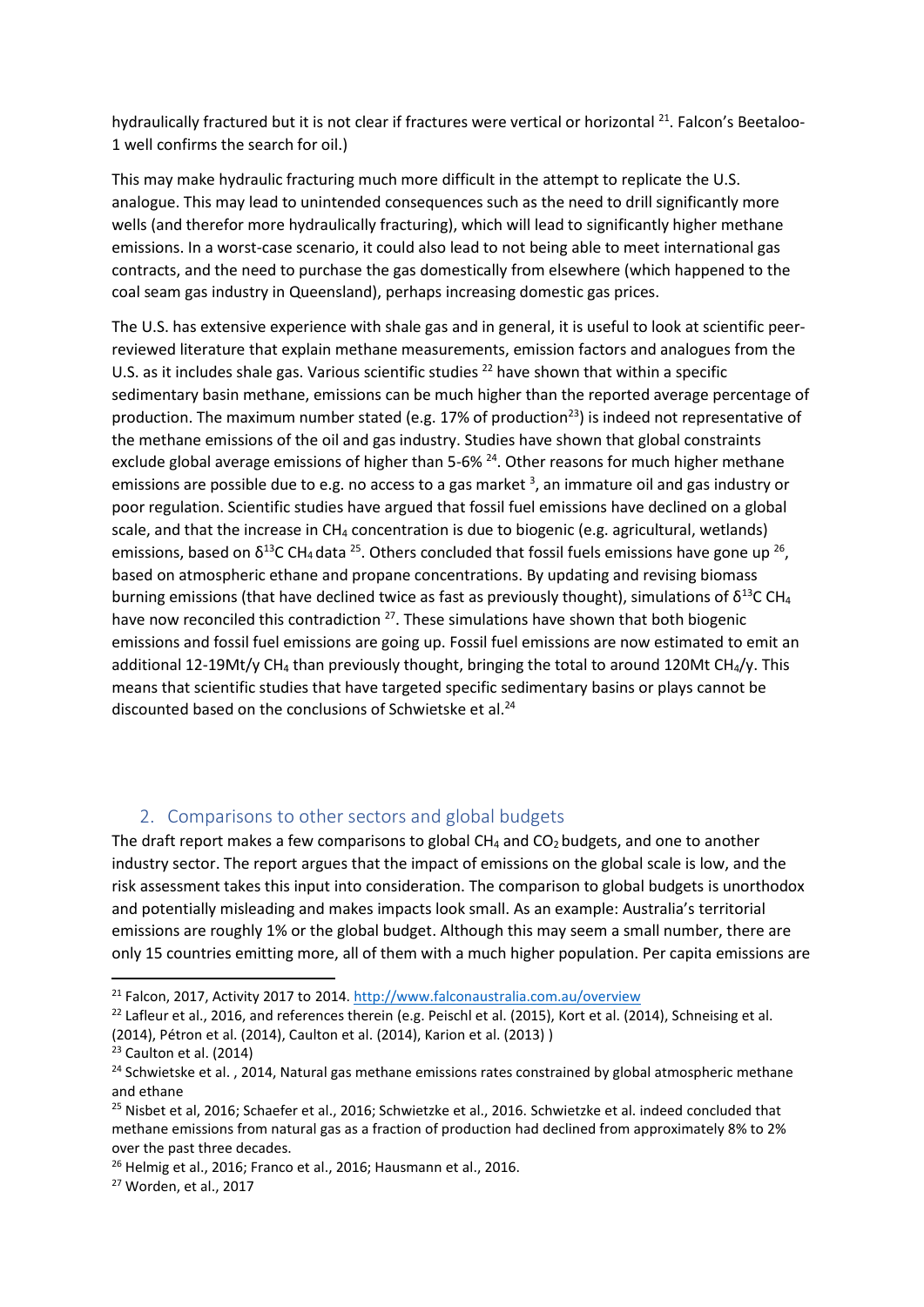<span id="page-5-0"></span>similar to those of the U.S., 1.6 times larger than the OECD average, and 2.4 times higher than the European Union <sup>28</sup>. There are almost 7 Billion people who emit less, on a capita basis <sup>[28,](#page-5-0)29</sup>.

<span id="page-5-1"></span>A first example is the comparison of methane emissions from fossil fuels to the entire global methane budget. On a 558Mt  $30$  CH<sub>4</sub> budged, 59% is anthropogenic (328Mt CH<sub>4</sub>). Of the 328Mt, 105Mt <sup>[30](#page-5-1)</sup> comes from fossil fuels, representing 32% of the total anthropogenic budget. It is potentially misleading to compare methane emissions from fossil fuels of the entire global methane budget. Mathematically the comparison is correct (19%), but humanity is responsible for the anthropogenic emissions. Moreover, the numbers used are averages from the 2003-2012 decade. Emissions have grown since and it is well possible that the contribution is now larger  $31$ .

A second example is the comparison of the estimated climate effect of the global annual methane emissions to the annual added anthropogenic  $CO<sub>2</sub>$  greenhouse effect over a decade. The mathematical calculation is correct <sup>32</sup> and would indicate that methane's estimated climate effect is 2.3% of the annual added anthropogenic carbon dioxide greenhouse effect over the decade. This is however a misleading statement. One cannot argue the climate effect of CH<sub>4</sub> based on the share that  $CH_4$  growth has as proportion of  $CO_2$  growth, without acknowledging what the greenhouse gas is doing in the atmosphere on a decadal timeframe. While the GWP metric on its own overstates CH4's impact, a simple mass balance understates methane's importance. One could argue that on a decadal timeframe one should use a GWP<sub>10</sub> CH<sub>4</sub>, which is around 110<sup>33</sup>, making the climate effect 7% of the annual anthropogenic  $CO<sub>2</sub>$  effect over a decade. If one would use the radiative forcing as measure, this would increase the annual climate effect of methane to over 6%, based on the difference between the additional radiative forcings of  $CO<sub>2</sub>$  and CH<sub>4</sub> in 2015 and 2016<sup>34</sup>. The report also states that CH<sub>4</sub> contribution to is estimated to account for 21% of the radiative forcing  $35$ . Updated values show that the contribution of methane has increased by 25% and will likely be higher than the referenced 21% <sup>36</sup>.

**.** 

<sup>&</sup>lt;sup>28</sup> Worldbank, 2014, CO2 Information Analysis Center, Environmental Sciences Division, Oak Ridge National Laboratory, Tennessee, U.S.<http://api.worldbank.org/v2/en/indicator/EN.ATM.CO2E.PC?downloadformat=csv> <sup>29</sup> U.N., 2017, World Population prospects 2017,

[https://esa.un.org/unpd/wpp/DVD/Files/1\\_Indicators%20\(Standard\)/EXCEL\\_FILES/1\\_Population/WPP2017\\_PO](https://esa.un.org/unpd/wpp/DVD/Files/1_Indicators%20(Standard)/EXCEL_FILES/1_Population/WPP2017_POP_F01_1_TOTAL_POPULATION_BOTH_SEXES.xlsx) [P\\_F01\\_1\\_TOTAL\\_POPULATION\\_BOTH\\_SEXES.xlsx](https://esa.un.org/unpd/wpp/DVD/Files/1_Indicators%20(Standard)/EXCEL_FILES/1_Population/WPP2017_POP_F01_1_TOTAL_POPULATION_BOTH_SEXES.xlsx)

<sup>30</sup> Annual average 2003-2012, Saunois, 2016, table 2.

<sup>&</sup>lt;sup>31</sup> From Saunois, 2016, table 2. For the year 2012, anthropogenic emissions equate to 61% (347Mt) of the total budget (568Mt) and fossil fuel CH4 emissions (112Mt) represent 32% of that. However, this is just one year. <sup>32</sup> Annual growth in atmospheric CO2 growth is 15.8Gt CO2/y (over 2004-2013, Le Quéré, et al., 2015, Global Carbon Budget 2015). Annual CH4 growth is 10Mt (Saunois, M., et al., 2016, The global methane budget 2000– 2012), hence 360Mt CO2e based on GWP<sub>100</sub>=36. This is 2.3% of 15.8Gt.

 $33$  IPCC, 2013, Climate change 2013: The physical science basis, chapter 8, figure 8.29

<sup>34</sup> NOAA, 2017. [http://www.esrl.noaa.gov/gmd/aggi/AGGI\\_Table.csv](http://www.esrl.noaa.gov/gmd/aggi/AGGI_Table.csv) The difference in additional radiative forcing between 2015 and 2016 for CO2 and CH4 is 1.985-1.938 = 0.047 Wm<sup>-2</sup> and 0.507-0.504=0.003 Wm<sup>-2</sup> respectively. The ratio gives 6.4%. Or similarly in 2016 the annual CO2, CH4 and N2O concentration increases were (404.21-400.83)=3.38ppm, (1843-1834)=9ppb and (329.415-328.708)=0.7066ppb respectively. Based on the radiative forcing equations from IPCC (1990) and IPCC (2001),  $\Delta F(CO2) = \alpha \ln(C/CO)$ ,  $\Delta F(CH4) = \beta \left(M\frac{1}{2}\right)$  $M_0$ %) - [f(M,No) - f(Mo,No)] and ΔF(N2O) = ε(N<sup>y</sup><sub>2</sub> - No<sup>y</sup><sub>2</sub>) - [f(Mo,N) - f(Mo,No)], the CO2, CH4, N2O concentration increase are responsible for additional radiative forcing of 0.0499Wm<sup>-2</sup>, 0.0032Wm<sup>-2</sup> and 0.0021Wm<sup>-2</sup> respectively. This is equivalent to 89.4, 6.4 and 4.2% of the radiative forcing addition, excluding the CFCs.

<sup>&</sup>lt;sup>35</sup> Based on the relative radiative forcing contribution from methane of 0.48 W/m2 to the net anthropogenic radiative forcing function of 2.29 W/m2 (IPCC, 2013, p 698).

<sup>&</sup>lt;sup>36</sup> Etminan, et al., 2016, Radiative forcing of carbon dioxide, methane, and nitrous oxide - A significant revision of the methane radiative forcing. The contribution of CO2 and CH4 to the radiative forcing for 1750-2015 are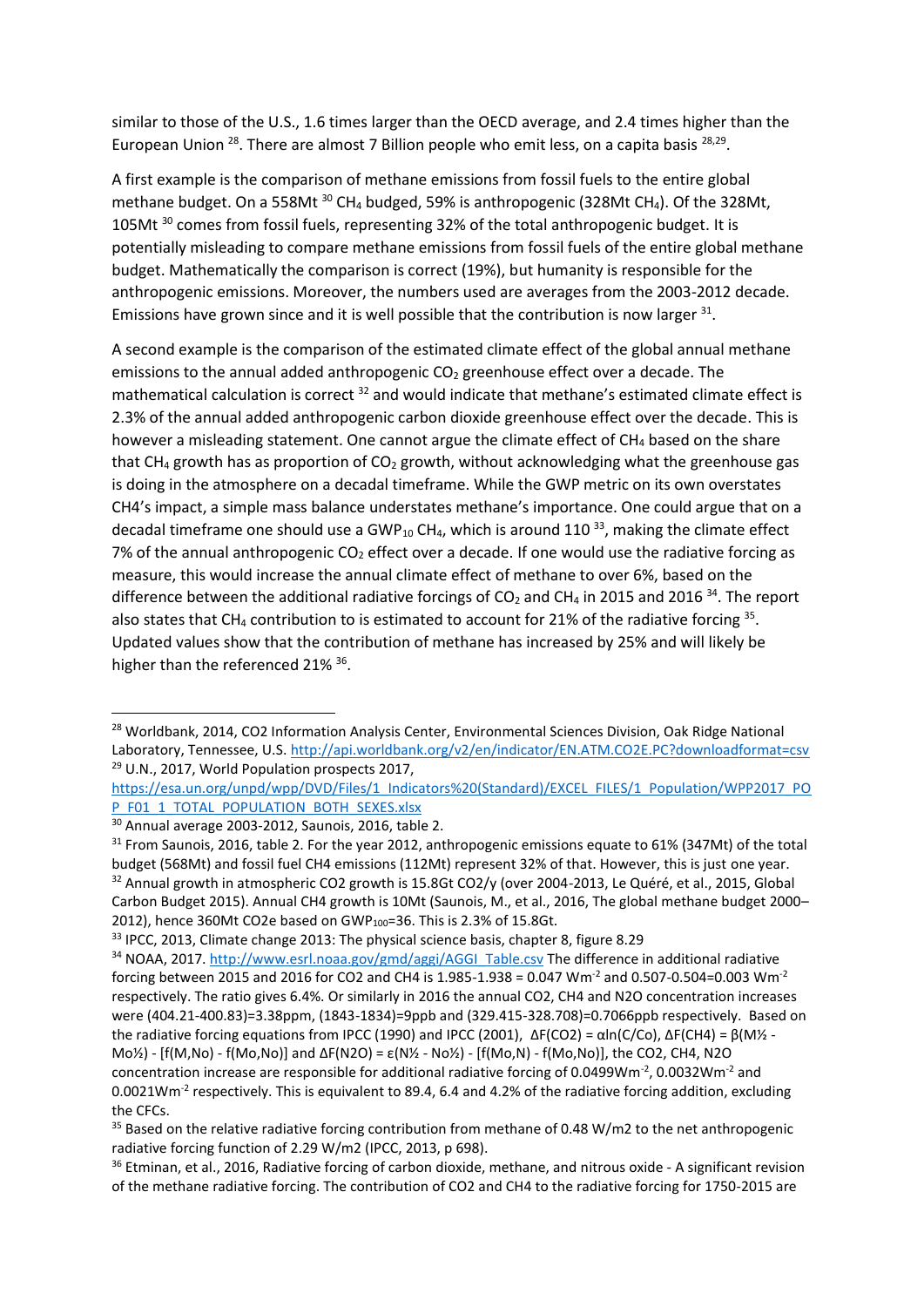<span id="page-6-1"></span>A third example is the comparison of methane emissions from natural gas production to the annual anthropogenic greenhouse warming effect of carbon dioxide, based on the climate effect of methane (2.3% mentioned above), the share of methane emissions from fossil fuels (19%, mentioned above) and the estimate the 1/3 of methane emissions from the fossil fuels comes from gas production. Attributing  $1/3$  to gas I believe may lead to underestimating the CH<sub>4</sub> emissions. Based on the bottom-up measurements of  $CH_4$  emissions, fossil fuel emissions account for 134Mt  $CH_4$ /y <sup>37</sup>. Coal mining accounts for 46Mt (34%), oil and gas from 88Mt  $37,38$  $37,38$  (66%). There is no known split between oil and gas production share. One could argue both should be taken as shale oil is part of the opportunity. Taking 1/3 from 105Mt mentioned above gives 35Mt CH4/y, which is equivalent to 10.7% of anthropogenic methane emissions. Furthermore, a comparison between of methane emissions from natural gas production to the annual anthropogenic greenhouse warming effect of carbon dioxide without acknowledging that part (18.2%) <sup>39</sup> of the CO<sub>2</sub> emissions are caused by the same gas production is an incomplete comparison.

The fourth comparison with enteric fermentation of livestock in the Northern Territory could be better formulated: "methane emissions from one new gas field in the NT (365 PJ/y) would be similar to the methane emissions from the *entire* enteric fermentation of livestock in the NT<sup>40</sup>. This statement and the statement in the draft report both show however, how large methane emissions from oil and gas would be.

## 3. Impact on global emissions and carbon lock-in

<span id="page-6-0"></span>While the TOR stipulates the assessment of "the scientific evidence to determine the nature and extent of the environmental impacts and risks, including the cumulative impacts and risks, associated with hydraulic fracturing of unconventional reservoirs", the consequences of CO<sub>2</sub> combustion emissions of the shale oil and shale gas developments are part of cumulative impacts. The reference gas field (365PJ/y) emits 20.5Mt  $CO<sub>2</sub>/y$  when combusted. A full-scale shale gas industry could produce 1812PJ/y (which is not far of the 1240PJ/y development scenario in the report by Department of Primary Resources) for 50 years. This represents 1.35% (101.7Mt CO<sub>2</sub>) of the global annual  $CO<sub>2</sub>$  emissions from gas combustion  $^{41}$ . The development of the best estimate of

now 1.95Wm<sup>-2</sup> and 0.62Wm<sup>-2</sup>,. The update increase methane's contribution by 25%. Given not all GHG are analysed, an updated total net anthropogenic radiative forcing is not mentioned.

<sup>&</sup>lt;sup>37</sup> Annual average 2003-2012, Saunois, 2016, table 2.

<sup>&</sup>lt;sup>38</sup> Another estimate is 76Mt from oil and gas operations (IEA, 2017. World Energy Outlook 2017. [https://www.iea.org/newsroom/news/2017/october/commentary-the-environmental-case-for-natural](https://www.iea.org/newsroom/news/2017/october/commentary-the-environmental-case-for-natural-gas.html)[gas.html](https://www.iea.org/newsroom/news/2017/october/commentary-the-environmental-case-for-natural-gas.html) )

 $39$  Annual CO2 emissions from fossil fuels, cement, land-use change = 41.07Gt CO2/y. Gas production 2016 = 3552Bcm (BP, 2017). 1 Bcm = 0.90Mt oil equivalent. 1Mt oil equivalent of gas emits 2.35Mt CO2. 3552 Bcm emits 7.51Gt CO2. Therefore 7.51/41.07=18.2% is from gas combustion. The fact that 46% of CO2 emissions=18.9Gt CO2 is retained in the atmosphere doesn't change the ratio. (based on 2000-2015 average, http://cdiac.ess-dive.lbl.gov/ftp/Global Carbon Project/Global Carbon Budget 2016 v1.0.xlsx ).

<sup>&</sup>lt;sup>40</sup> Number of heads of cattle: 2.24 million (ABS, 2016, Agricultural census, [http://www.ausstats.abs.gov.au/ausstats/subscriber.nsf/0/4B070279C6B4969DCA25815500129042/\\$File/aust](http://www.ausstats.abs.gov.au/ausstats/subscriber.nsf/0/4B070279C6B4969DCA25815500129042/$File/australia,%20state%20and%20territory%20summary%20information%20sheets.pdf) [ralia,%20state%20and%20territory%20summary%20information%20sheets.pdf](http://www.ausstats.abs.gov.au/ausstats/subscriber.nsf/0/4B070279C6B4969DCA25815500129042/$File/australia,%20state%20and%20territory%20summary%20information%20sheets.pdf) . Methane emissions of

livestock equals 60kg/head/year. This would equate to 0.1344 Mt CH4 for NT cattle livestock (this is equivalent to the numbers in references of chapter 9)

<sup>&</sup>lt;sup>41</sup> The global gas production is 134,000 PJ/y (3552Bcm, BP,2017). 1800 PJ/134,000Bcm=1.34%. 1 Bcm = 0.90Mt oil equivalent. 1Mt oil equivalent of gas emits 2.35Mt CO2 (BP, 2015).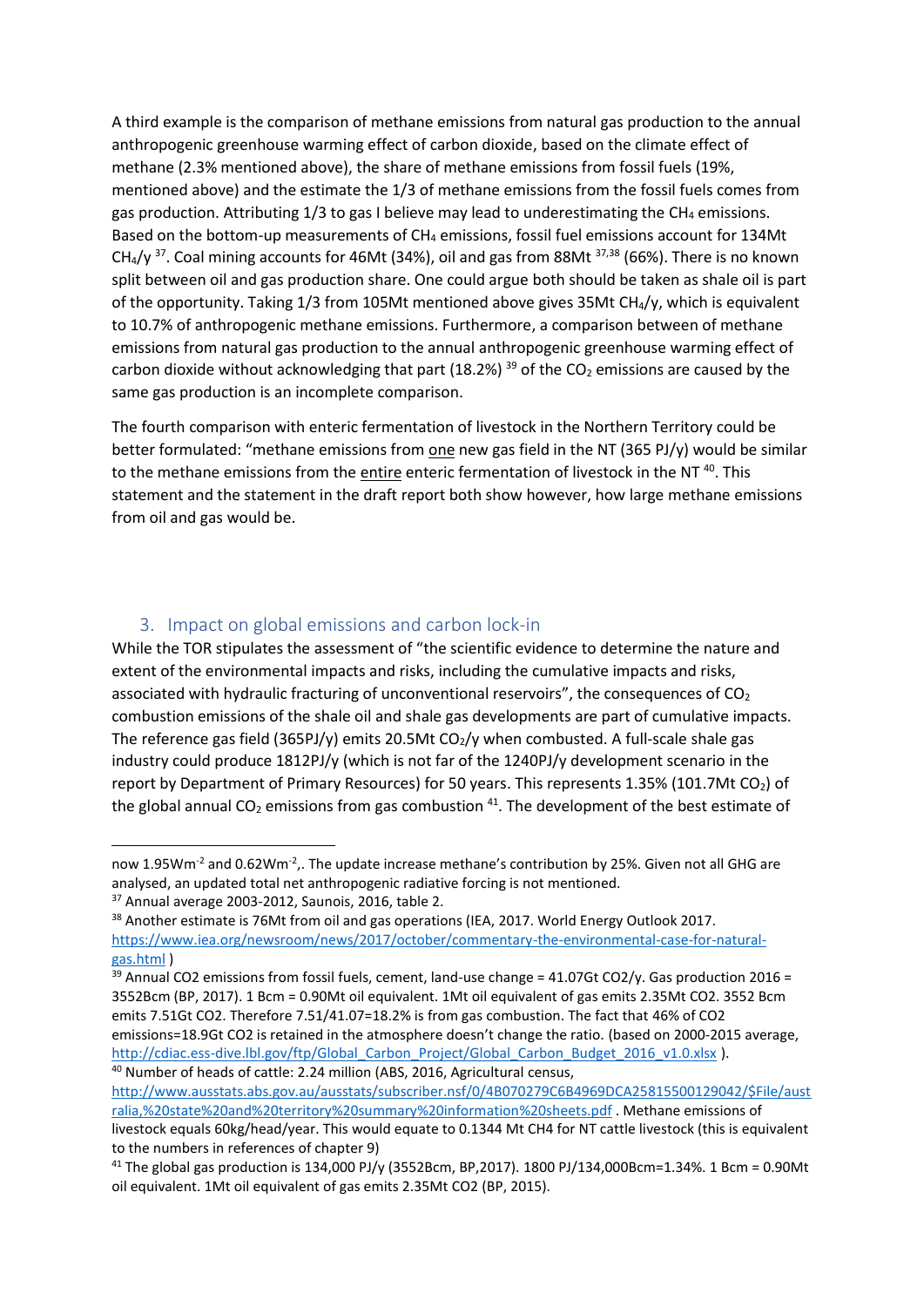technically recoverable shale gas alone would emit 5Gt  $CO<sub>2</sub>$  which is 0.4-0.85% of the remaining carbon budget <sup>42</sup>. Including the best estimate of technically recoverable oil would add 2.4 Gt CO<sub>2</sub><sup>43</sup> or 0.20-0.40%. In total the oil and gas of a full development of the best estimates of technically recoverable shale and oil in the Northern Territory would emit 0.6 to 1.25% of the remainder carbon budget if global warming is limited to 2°C. It will represent a significant larger proportion of the remaining  $CO<sub>2</sub>$  budget if global warming is limited to 1.5 $°C$ .

The impact of supplying these kinds of production volumes have the real possibility to drive other nations further into fossil fuel lock-in, in particular nations that currently have no, or very limited gas infrastructure. These are nations where the largest growth could be materialised. But in reality, these are the nations who have the opportunity to bypass fossil fuels and power themselves with renewables, since there is no incumbent fossil fuel energy market. Australia is partly and will become more morally responsible for emissions elsewhere, since it is part of the chain that results in emissions.

#### 4. Future electricity mix and the shift from coal to gas

<span id="page-7-0"></span>The draft report elaborates on the role of gas and the future electrification mix. If, as suggested by the report, the proportion of domestic gas fired electricity generation is going to fall, one has to question the reason to open up an entire new industry. Companies will be attracted to a shale play with the intent to export oil and gas, not to supply the domestic market.

While gas can complement the baseload electricity that renewables will provide in the future (and are providing already at present), the scale of gas production can affect the future capacity that renewables can provide. Gas prices currently are high in Australia; globally however the market is oversupplied <sup>44</sup>. More gas means lower international gas commodity prices, which is in turn will stimulate use of gas for the economy. This will increase the chance that renewable energy will compete with a fossil fuel energy to supply a nation's energy rather than complement it. If this means that a nation locks itself into a 50-year infrastructure, this renders Australia partly morally responsible for the opportunity costs of other nations. More gas and lower prices and hence more demand, also means more emissions, as people tend to use more energy when the costs are low <sup>45</sup>.

The idea that gas is a transition fuel that may play a role in the future global energy mix comes from the notion that it can shift energy consumption from coal to gas. While 1PJ of gas emits 60% CO<sub>2</sub> of 1 PJ of coal, this does not hold true if the shift from coal to gas means that more gas demand is created while coal demand is not displaced. If the growth rate in gas demand is larger than the decline rate of coal, the benefit is less that the 60% usually quoted. Moreover, the benefit will drop further if the methane emissions go up.

<sup>42</sup> Rogelj, J., et al., 2016, Differences between carbon budget estimates unravelled. Remaining CO2 budget with >66% change to limit global warming to and not exceed 2°C: 590-1240Gt CO2. This is the CO2 only budget, but had accounted for non-CO2 gasses using the stringent mitigation scenarios from the IPPC AR5 Scenario database.

<sup>43</sup> 1 barrel = 0.1364t of oil. 1 t oil emits 3.07t CO2 (BP, 2015). 5.7Billion barrels emit 2.4Gt CO2

<sup>44</sup> IEA, 2017, World Energy Outlook 2017. Based on the gas growth forecasted, additional gas is needed by the mid 2020s.

<sup>45</sup> McJeon, H., et al., 2014, Limited impact on decadal-scale climate change from increased use of natural gas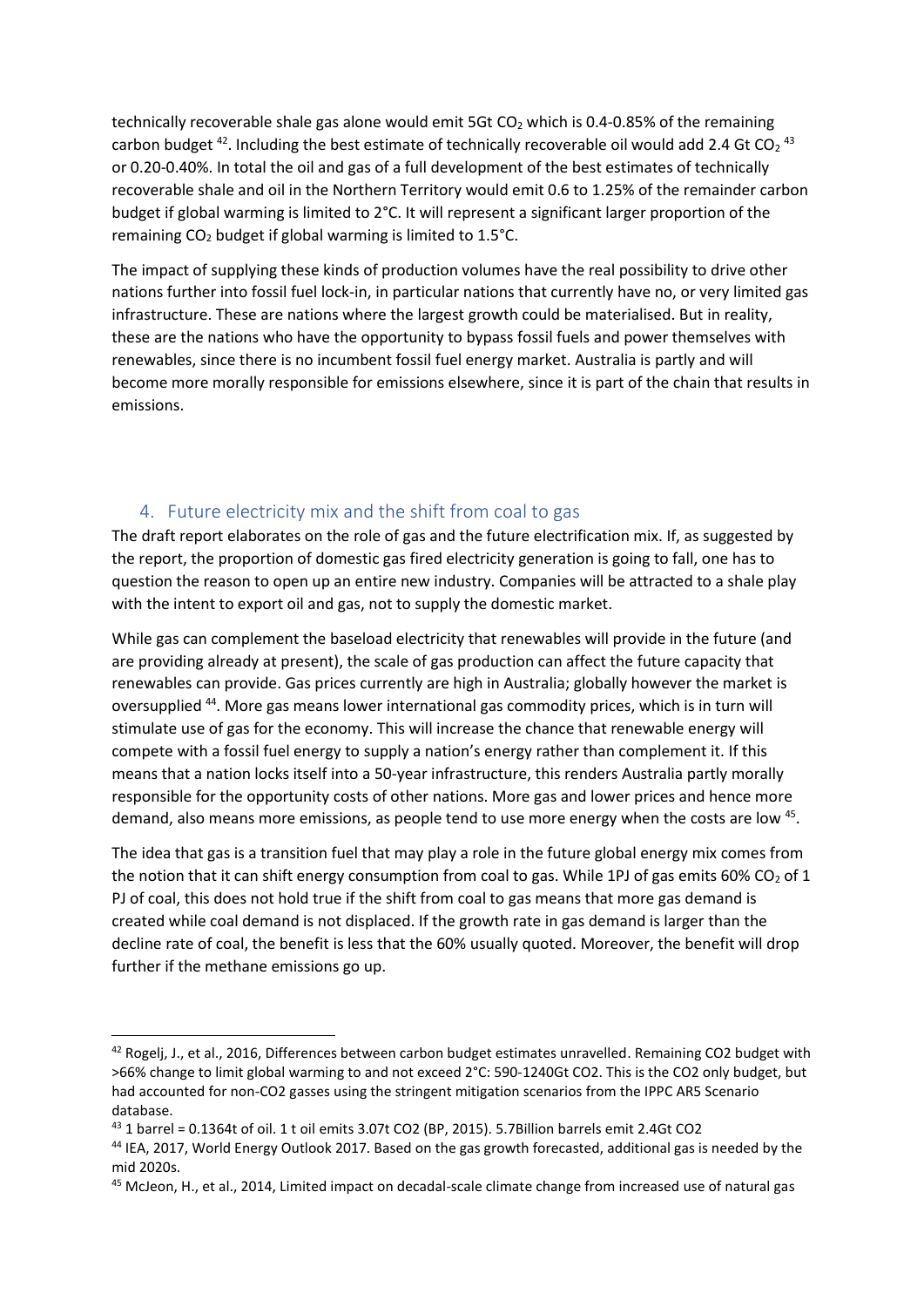There is an argument to be made that gas is necessary for aluminium production or for industries that require very high heat energy. Given the mineral resources that the world needs, one could argue for a role for Australia. There is however also research that targets technological innovation around high heat generation by renewables <sup>46</sup>. One could advocate that Australia should champion the race to run aluminium smelting and steel production on renewable energy.

# 5. Monitoring and regulation

<span id="page-8-0"></span>While I think that the risk assessment in the draft report underestimates the impact of shale oil and gas in the Northern Territory, I'd like to provide some comments on monitoring and regulation of a shale oil and gas industry. Good regulation and mitigation around methane emissions may reduce the impact on the domestic emissions, it will do nothing for the  $CO<sub>2</sub>$  emissions that will impact the global carbon budget.

I commend the panel on the strong intentions and rigorous standards on baselines, repeat surveys, monitoring funded by the industry, and audits by an independent regulator. Mitigating the risk by implementing a U.S. EPA New Source Performance Standards of 2012 and 2016 may help, but good regulation is determined by what falls under the standard and who verifies and signs off on the measurements and reporting. It has already been stated that a regulator needs to be up to speed with the specifics of shale oil and gas production, and unconventionals in general <sup>47</sup>. As noted, this is important if players are companies with limited experience in shale unconventionals.

I full subscribe to the statement that baseline monitoring of methane levels in the soil and atmosphere in the vicinity of any new onshore shale gas development needs to be undertaken before any natural gas production commences. The coal seam gas industry was allowed to start without baselines, and it will be very difficult to determine what the full impact will be of this industry over the next century. Natural methane seepage can lead to elevated methane concentrations in the ambient air and in the soil, but natural seepage is more prevalent in areas with shallow reservoirs such as the coal seam reservoirs<sup>48</sup>. Shale gas is usually much deeper, with less chance of natural seepage.

Baseline surveys should however be conducted a year prior to exploration. A year prior to production, it is quite likely hundreds of wells will have been drilled (and hydraulically fractures and completed), while construction of a LNG facility is being finalised. Completion of wells is a large source of methane (21% of shale gas field emissions)<sup>49</sup>. Delineation (or appraisal) of a field can include dozens of wells, which all will need to be completed and/or tested. A monitoring network can identify these sources, but it needs to be put in place prior to exploration and appraisal. Monitoring networks using multiple towers, some 10-20 km apart can assist in identifying sources within the area of the network by solving for potential sources using inverse modelling and weather

<sup>46</sup> ARENA, 2016, [https://arena.gov.au/projects/integrating-concentrating-solar-thermal-energy-into-the-bayer](https://arena.gov.au/projects/integrating-concentrating-solar-thermal-energy-into-the-bayer-alumina-process/)[alumina-process/](https://arena.gov.au/projects/integrating-concentrating-solar-thermal-energy-into-the-bayer-alumina-process/)

<sup>47</sup> Cook, et al., 2013, p.182

<sup>&</sup>lt;sup>48</sup> The draft report mentions methane in water bores. Elevated methane levels in water bores in NSW and Queensland are in the coal seam gas development area, with the source rocks (the coal seams) relatively close to the surface.

<sup>49</sup> In this report, p. 195 from Skone et al., 2016.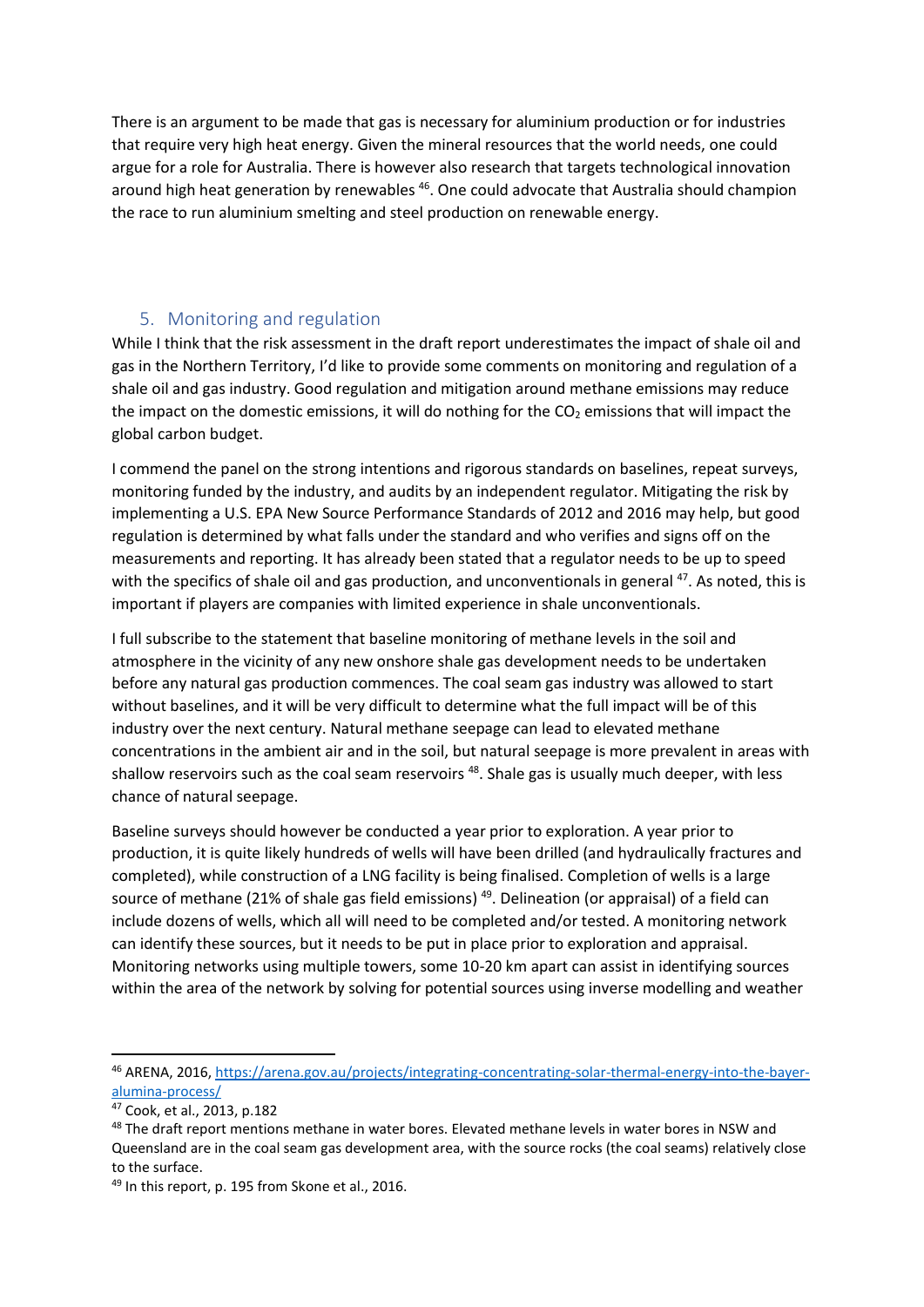forecasting models. The main cost in such networks are the spectrometers to analyse atmospheric methane concentrations.

It is not impossible – as suggested in the draft report – to distinguish between the many sources of emissions when considering the results from 'top-down' investigations.  $\delta^{13}$ C CH<sub>4</sub> isotopic composition data allows to distinguish between thermogenic (fossil fuels), biogenic (e.g. agriculture) and pyrogenic (biomass burning). This will greatly benefit monitoring networks in NT, as prescribed biomass burning is common and the cattle industry is large. Hence other industries (agriculture and prescribed savannah burning) will benefit from baseline and repeat surveys. Therefor it should be standard and best practice that isotopic analysis is included in every regional scale survey. This is the key dataset that will assist in distinguishing thermogenic methane (methane emissions from shale oil and shale gas) from biogenic and pyrogenic methane.

The finding that further research is required to accurately detect methane concentrations, conversion of these emissions into a flow rates (fluxes), and assigning them to particular sources, is a good reason why Australia should invest in knowledge and instruments to enable identification of methane from different sources. There are a lot of techniques that can provide datasets that complement each other and can assist in identifying different methane sources <sup>50</sup>. Also, if, as stated, 19% of all upstream methane emissions fall into an 'unassigned' or 'super emitter' category <sup>51</sup>, it merits to invest in knowledge and instruments that could identify super emitter on a more regular basis and in a timelier manner. Real-time airborne imaging spectroscopy has been shown to successfully identify and characterise methane point sources <sup>52</sup>. The detection threshold of 2-5kg/h will pick up even small sources. A shale gas industry can potentially be a big influence on the Australian economy, as is the coal seam gas industry. The reliance on emission factors carries an inherent risk that emissions are underestimated. This is an opportunity to invest in best practice monitor networks that have been deployed successfully in the U.S.

# 6. In conclusion

<span id="page-9-0"></span>Underestimation of the environmental risks of hydraulic fracturing in the Northern territory effectively means underestimation of the impact of exploration of shale oil and shale gas in Australia. Exploration can lead to a very large industry including oil production and LNG exports. Upstream and downstream emissions from shale oil and shale gas developments in the Northern Territory have wide implications. An industry at the scale of the coal seam gas industry in Queensland could see very large impacts on Australia's annual emissions, on Australia's international commitments and on the global carbon budget. Underestimating the possible emissions from methane emissions from shale oil and shale gas, concluding that there is little opportunity to mitigate downstream (combustion) emissions and therefore arguing that the focus should be on mitigating methane emissions is underestimating the moral responsibility for fossil fuel supply in the 21<sup>st</sup> century. It is unacceptable to dismisses this large part of the emissions and its consequences,

<sup>&</sup>lt;sup>50</sup> See Lafleur, et al., 2016, A review of current and future methane emissions from Australian unconventional oil and gas production. See Day, et al., 2015, Characterisation of Regional Fluxes of Methane in the Surat Basin, Phase 2

<sup>51</sup> Littlefield et al. 2017.

<sup>&</sup>lt;sup>52</sup> Frankenberg, C. et al., 2016. Airborne methane remote measurements reveal heavy-tail flux distribution in Four Corners region